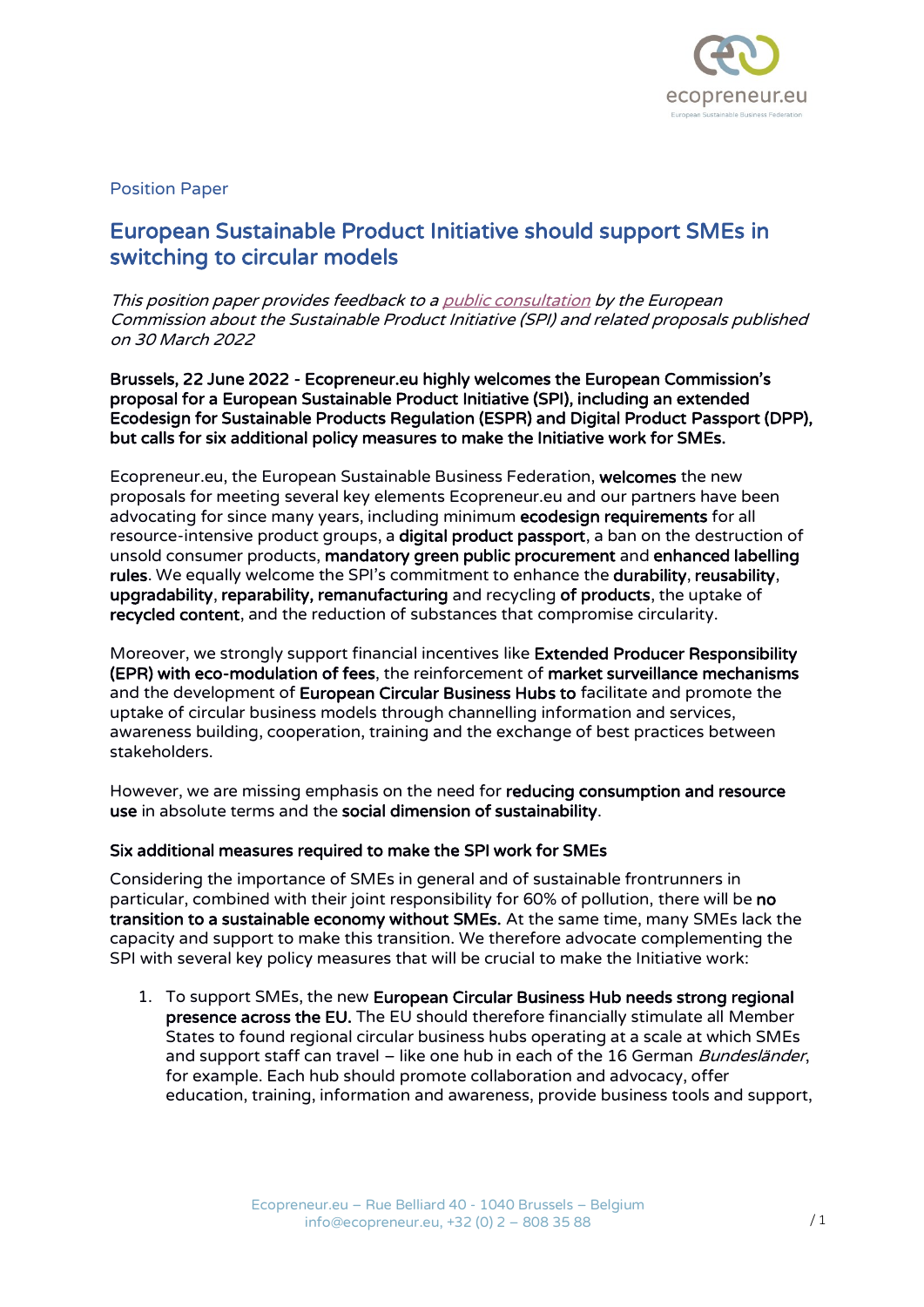

including SME vouchers, and facilitate collaboration at the EU level. $1$  Ecopreneur.eu is prepared to help developing these hubs. Strong support for SMEs is also needed to provide them with user-friendly and affordable tools, assistance, capacity building to perform a full-chain Product Environmental Footprint (PEF), Life Cycle Assessment (LCA) or Life Cycle Sustainability Assessment (LCSA) for each end product. PEFs should not be mandatory for SMEs unless this support is realised. Ecopreneur.eu is working with the ORIENTING.EU consortium to develop an SME friendly LCSA method.

2. The proposal fails to reference True Pricing and True Cost Accounting as the basis for financial incentives. These incentives are needed to create a level playing field for competition on sustainable design. Without them, the SPI would only prevent the worst products from entering the EU market. For instance, while we welcome the proposal for mandatory green public procurement, it still falls short of measures that would prevent member states from declaring an issued procurement contract to be "green" even though it was awared for price reasons only – which is common practice, unfortunately.

EPR schemes combined with eco-modulation must be harmonised and extended to products with a high environmental footprint, according to the principles of the EU waste hierarchy, rewarding re-use over recycling and disposal. The schemes should incentivise circular design and secure appropriate funding for collective circular measures including textiles collection, sorting, treatment, collaboration, dialogue, communication and R&D. Eco-modulation of EPR schemes should be based on a bonus/malus system, whereby companies receive a bonus (lower fee) for products and services that are more circular, while companies with more linear products and services pay a levy (higher fee).

In addition, Ecopreneur.eu calls for carbon pricing, a tax shift from labour to pollution and resource use, Member states introducing low VAT rates for solar panels, waste management, bicycles, healthy food products, repair services, resold goods and transactions with clearly defined social reasons, and opening the EU VAT Directive further to allow member states to differentiate VAT rates on the basis of circularity and sustainability. To end unfair competition from abroad, we also advocate extending the Carbon Border Adjustment Mechanism (CBAM) to all sectors and product groups subject to imports from outside the EU.

3. Administrative burden should be minimised. We stress the need for an SME impact assessment at the end of the policy making process for the SPI, ensuring that any additional administrative burden of new or amended regulations (such as the ESPR and DPP) will be put on all companies and not only on SMEs or companies delivering green products and services. Without such impact assessment, the amended proposals run the risk of introducing additional red tape for SMEs, especially green ones. Many sustainable SMEs already suffer from an unlevel playing field, additional administrative burden and higher costs from obtaining a green label or certificates like "Cradle-to-Cradle", for example, on top of other requirements like REACH. Additional red tape will decrease the access to finance for green companies and especially for green SMEs. Many of them will not be able

 $1$  https://ecopreneur.eu/2020/09/10/ecopreneur-eu-advocates-cahs/